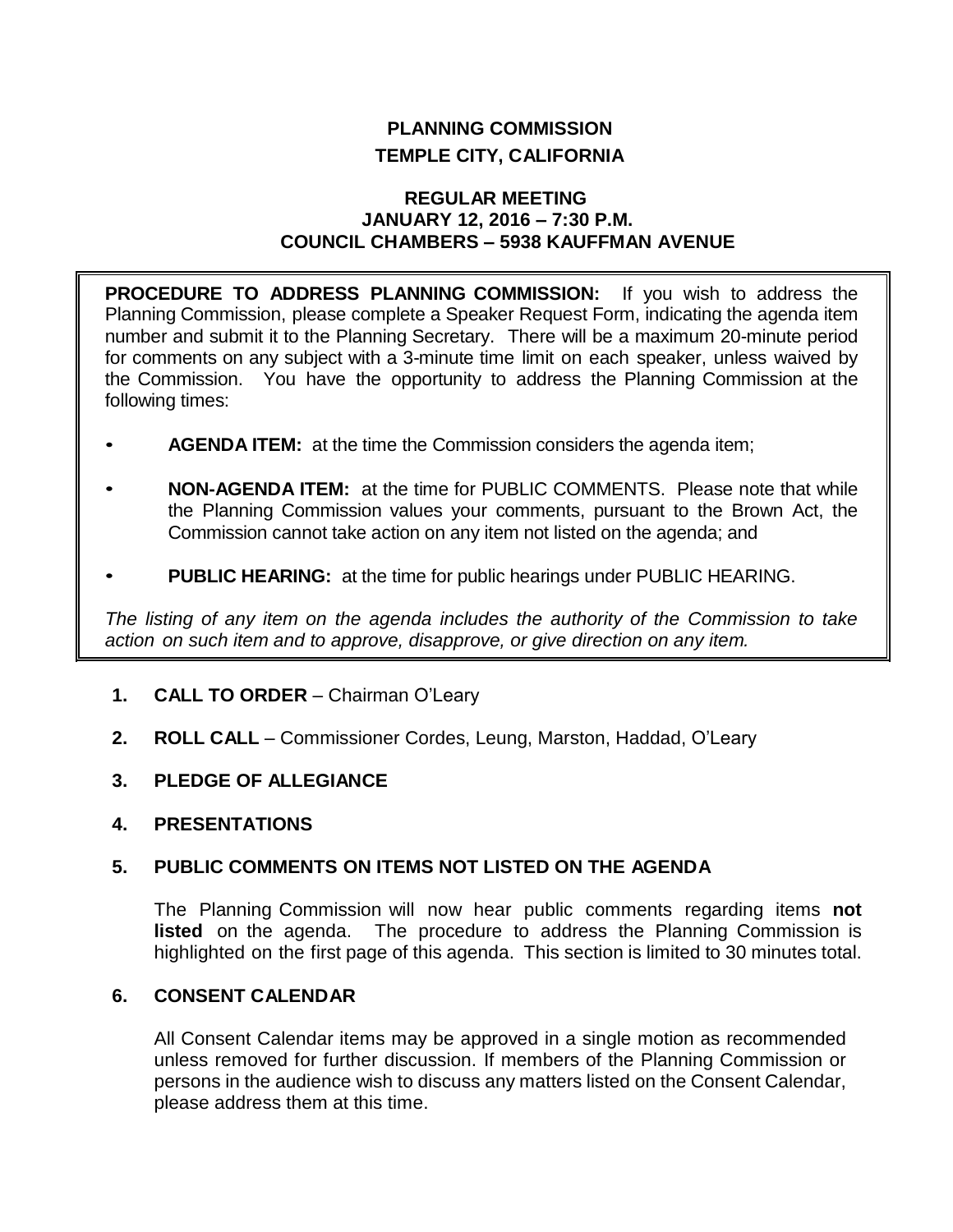Planning Commission Agenda January 12, 2016 Page 2 of 6

Recommendation: Approve Item A per recommendations.

#### A. APPROVAL OF MINUTES

The Planning Commission is requested to review and approve:

1) Minutes of the [Planning Commission Meeting](http://ca-templecity.civicplus.com/DocumentCenter/View/5165) of December 22, 2015.

#### **7. PUBLIC HEARING**

#### A. [A Tentative Parcel Map for a Flag Lot Subdivision](http://ca-templecity.civicplus.com/DocumentCenter/View/5166) and a Minor Site Plan Review [for a new single family residence to be constructed on each lot.](http://ca-templecity.civicplus.com/DocumentCenter/View/5166)

The subject site is proposed for a tentative parcel map to subdivide an R-1 zoned property into two parcels, one of which will be a flag lot. The property is 90 feet wide and 286 feet, 3 inches deep with a land area of 25,762.5 square feet. The proposed front parcel will be 69 feet wide and 155 deep with a land area of 10,645 square feet. The flag portion of the rear lot is proposed to be 90 feet wide and 131.23 feet long. A 21-foot wide driveway will be created along the north property line for the exclusive use of the rear parcel. The gross lot size of the rear parcel is proposed to be 15,115 square feet and the net lot size for the flag portion is 11,810.7 square feet. The property is located in the R-1 zone, and is designated as Low Density Residential by the City's General Plan.

File Number: 15-116

Project Planner: Adam Gulick

Recommendation:

- 1) Open the item for public comment;
- 2) Accept any public testimony; and
- 3) Adopt the resolution finding that the project is exempt from CEQA and approve the project subject to the proposed conditions of approval.
- B. [A request for a conditional use permit to establish a 4,518 square foot food and](http://ca-templecity.civicplus.com/DocumentCenter/View/5167)  [drink establishment in Camellia Square shopping center.](http://ca-templecity.civicplus.com/DocumentCenter/View/5167)

The subject site has a land area of 3.7 acres and is located at the northeast corner of Rosemead Boulevard and Las Tunas Drive. The applicant, PappaRich is requesting to occupy a 4,518 square foot unit within Building 3 of Camellia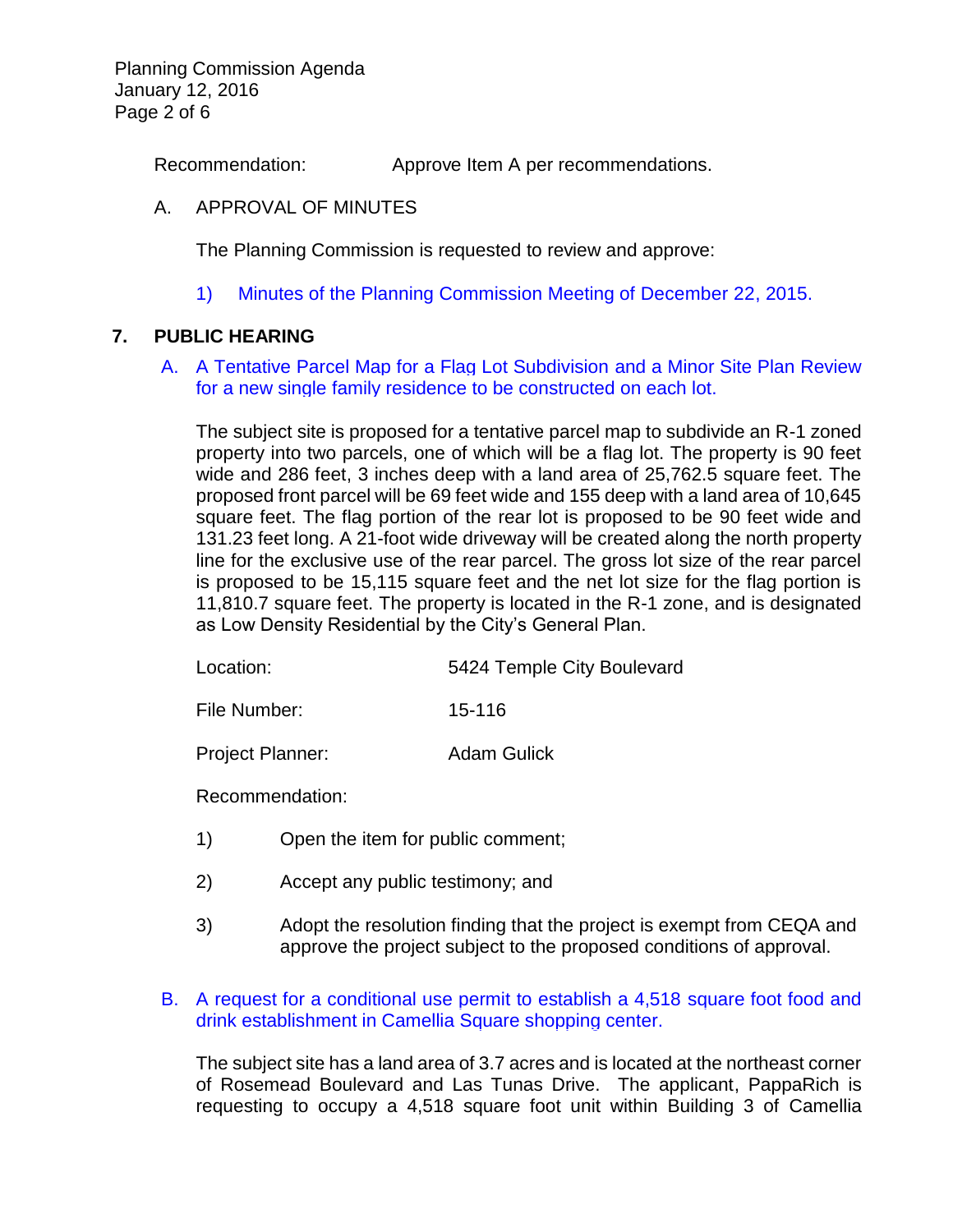Square. PappaRich proposes to serve Malaysian Cuisine along with beer and wine. The proposed dining area includes a total of 152 seats, with no outside dining. The business is requesting to operate seven days a week, between the hours of 11:00 a.m. to 11:00 p.m. Sunday through Thursday, and 11:00 a.m. to midnight Friday and Saturday. The property is located in the C-2, General Commercial zone and is designated as Commercial by the City's General Plan.

Location: 5708 Rosemead Boulevard

File Number: 15-413

Project Planner: Nicholas Bezanson

Recommendation:

- 1) Open the Public Hearing item;
- 2) Accept any public testimony; and
- 3) Adopt the resolution finding that the project is exempt from CEQA and approve the project subject to the proposed conditions of approval.
- C. [A request for a conditional use permit and major site plan review to allow the](http://ca-templecity.civicplus.com/DocumentCenter/View/5168)  [expansion and façade improvements for a convenience store located at 5676](http://ca-templecity.civicplus.com/DocumentCenter/View/5168)  [Rosemead Boulevard. The proposal also includes a request extending the hours](http://ca-templecity.civicplus.com/DocumentCenter/View/5168)  [for selling beer and wine.](http://ca-templecity.civicplus.com/DocumentCenter/View/5168)

The subject site is proposing a modification to the existing conditions of a service station. The proposal includes expanding the convenience store to the area currently occupied by the repair garage, a new façade for the building, and extending the hours for selling beer and wine. As a result, the floor area of the convenience store will be increased from 783 square feet to 2,056 square feet. The convenience store currently sells beer and wine from 6:00 a.m. to 10:00 p.m.; the project proposes to change the hours of operation to 6:00 a.m. to midnight. The property is located in the C-2, General Commercial zone and is designated as Commercial by the City's General Plan.

| Location:               | 5676 Rosemead Boulevard |
|-------------------------|-------------------------|
| File Number:            | 15-386                  |
| <b>Project Planner:</b> | Hesty Liu               |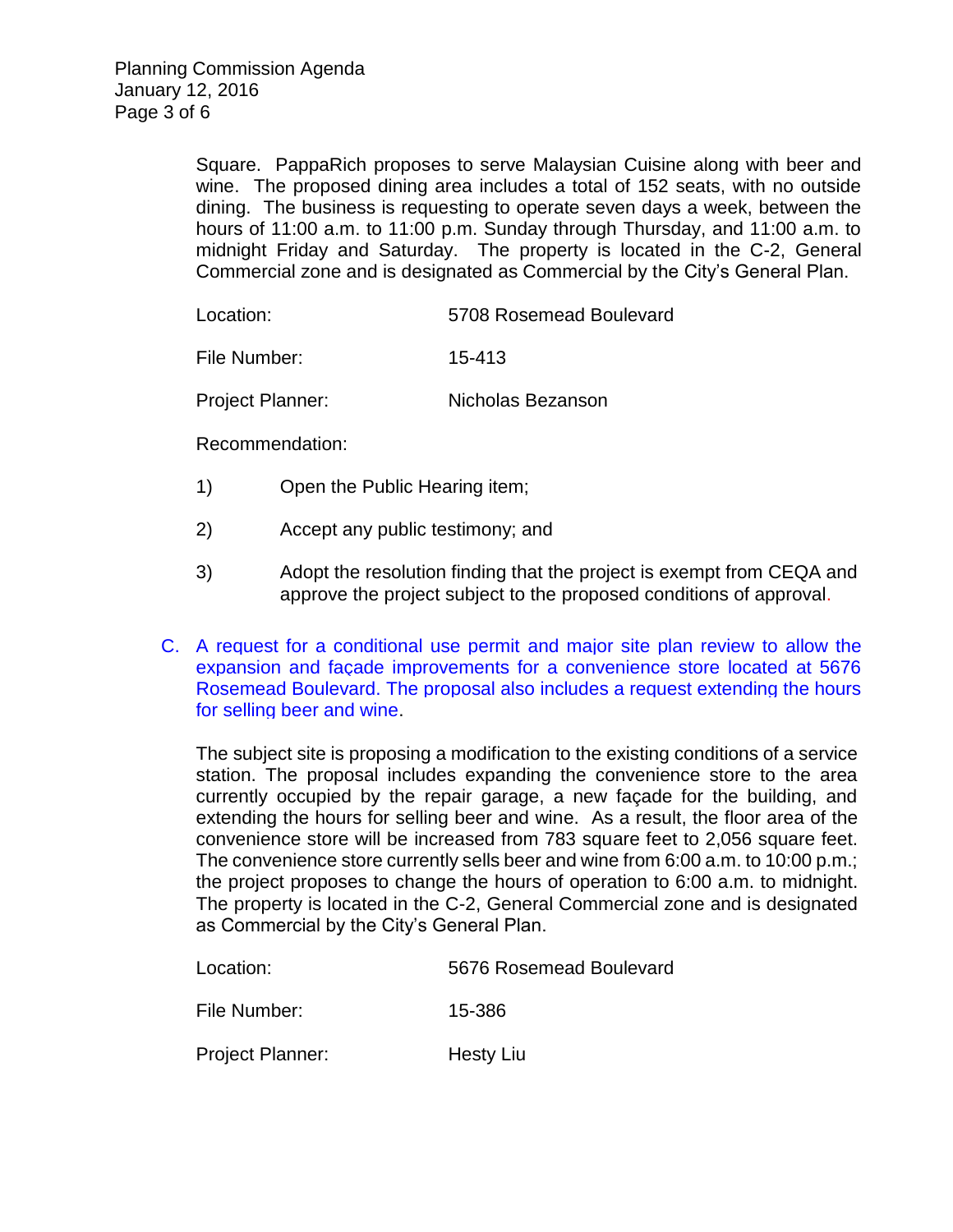Recommendation:

- 1) Open the item for public comment;
- 2) Accept any public testimony; and
- 3) Adopt the resolution finding that the project is exempt from CEQA and approve the project subject to the proposed conditions of approval.
- D. [The project consists of a lot line adjustment, tentative tract map, and major site](http://ca-templecity.civicplus.com/DocumentCenter/View/5169)  [plan review to allow the construction of 28 residential units on two parcels located](http://ca-templecity.civicplus.com/DocumentCenter/View/5169)  [across from each other on McCulloch Avenue: 24 attached condominium units in](http://ca-templecity.civicplus.com/DocumentCenter/View/5169)  [the R-3 zone \(Parcel 1\) and four detached condominium units in the R-2 zone](http://ca-templecity.civicplus.com/DocumentCenter/View/5169)  [\(Parcel 2\)](http://ca-templecity.civicplus.com/DocumentCenter/View/5169)

The subject site is a proposal for a residential condominium development consisting of 28 units with attached garages on two parcels totaling 1.86 gross acres. The parcels are on opposite sides of McCulloch Avenue. Parcel 1 is 1.49 acres and would consist of 24 attached two-story condominium units ranging from 1,149 to 1,625 square feet in size. The units are divided in three distinct clusters of attached units by a 25-foot wide private horseshoe-shaped driveway and 23 guest parking spaces. Parcel 2 is 0.37 acres and would consist of four detached two-story units, each 1,590 square feet in size. Planned improvements include a 20-foot-wide shared private driveway that tapers to 16 feet in width for the two end units and three guest parking spaces. The property is located in the R-2 zone, and is designated as Medium Density Residential and in the R-3 zone, and is designated as High Density Residential by the City's General Plan.

Location: 5654 and 5657 McCulloch Avenue

File Number: 15-248

Project Planner: Debbie Drasler and Adam Gulick

Recommendation:

- 1) Open the item for public comment;
- 2) Accept any public testimony; and
- 3) Adopt the resolution finding that the project is exempt from CEQA and approving the project subject to the proposed conditions of approval.

# **8. UNFINISHED BUSINESS** – None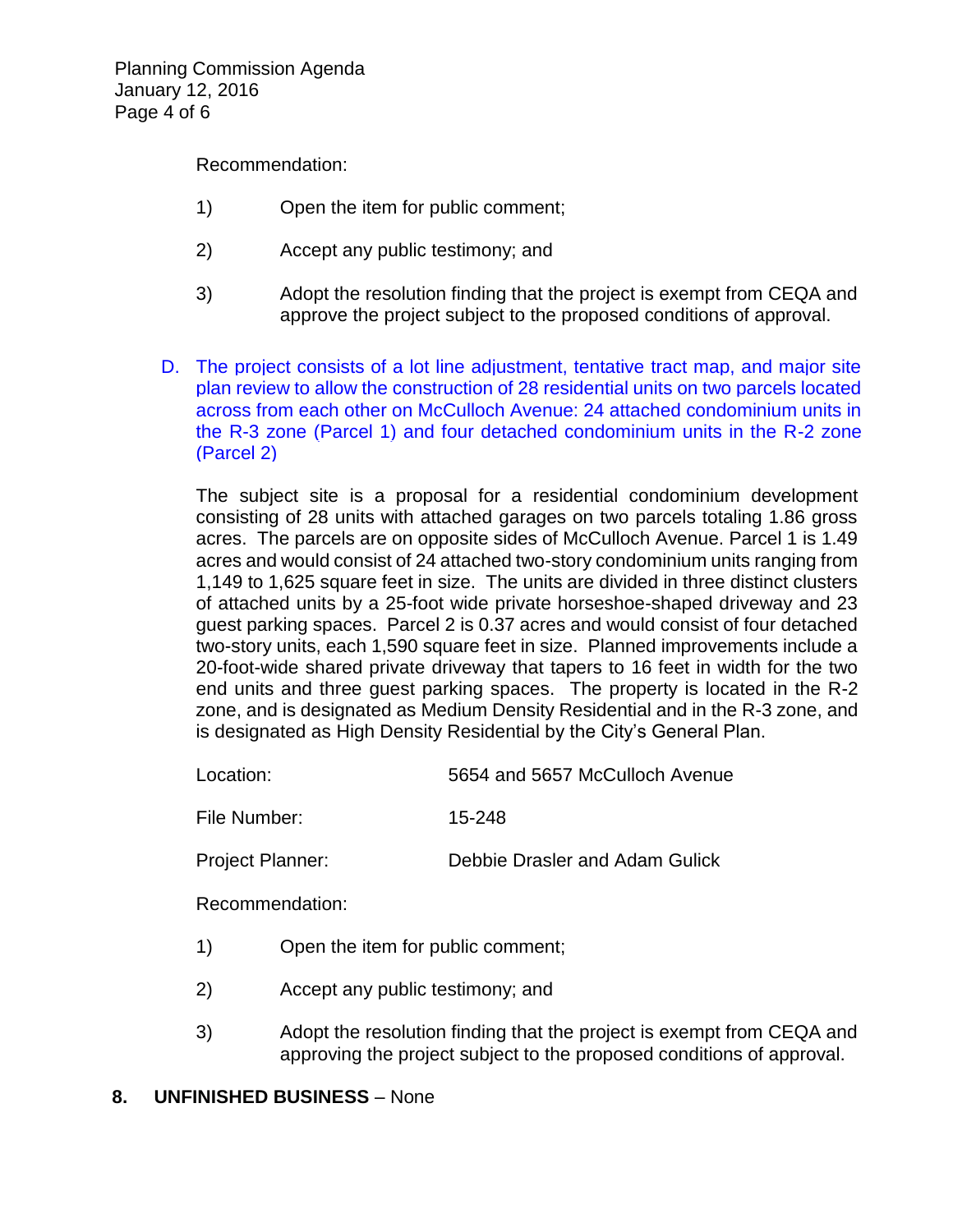Planning Commission Agenda January 12, 2016 Page 5 of 6

#### **9. NEW BUSINESS** – None

A. [Las Tunas Drive / Rosemead Boulevard Specific Plan](http://ca-templecity.civicplus.com/DocumentCenter/View/5170)

Presentation: Scott Reimers

Recommendation: Consider and provide comment on the Las Tunas Drive / Rosemead Boulevard various Specific Plan's approved by the General Plan Advisory **Committee** 

#### **10. COMMUNICATIONS**

# **11. UPDATE FROM THE COMMUNITY DEVELOPMENT DIRECTOR**

# **12. COMMISSION ITEMS SEPARATE FROM THE COMMUNITY DEVELOPMENT DIRECTORS REGULAR AGENDA**

- A. COMMISSIONER CORDES
- B. COMMISSIONER LEUNG
- C. COMMISSIONER MARSTON
- D. VICE-CHAIRMAN HADDAD
- E. CHAIRMAN O'LEARY
- **13. ADDITIONAL PUBLIC COMMENTS ON ITEMS NOT LISTED ON THE AGENDA** The Planning Commission will now hear additional public comments regarding items **not listed** on the agenda. The procedure to address the Planning Commission is highlighted on the first page of this agenda.

# **14. ADJOURNMENT**

# **NEXT REGULAR MEETING OF:**

| <b>CITY COUNCIL</b>                                            | 7:30 P.M. JANUARY 19, 2016 |
|----------------------------------------------------------------|----------------------------|
| <b>PLANNING COMMISSION</b>                                     | 7:30 P.M. JANUARY 26, 2016 |
| <b>PARKS &amp; RECREATION COMMISSION</b>                       | 7:30 P.M. JANUARY 20, 2016 |
| PUBLIC ARTS COMMISSION                                         | 7:00 P.M. FEBRUARY 8, 2016 |
| <b>TRANSPORTATION &amp; PUBLIC SAFETY</b><br><b>COMMISSION</b> | 7:30 P.M. JANUARY 27, 2016 |